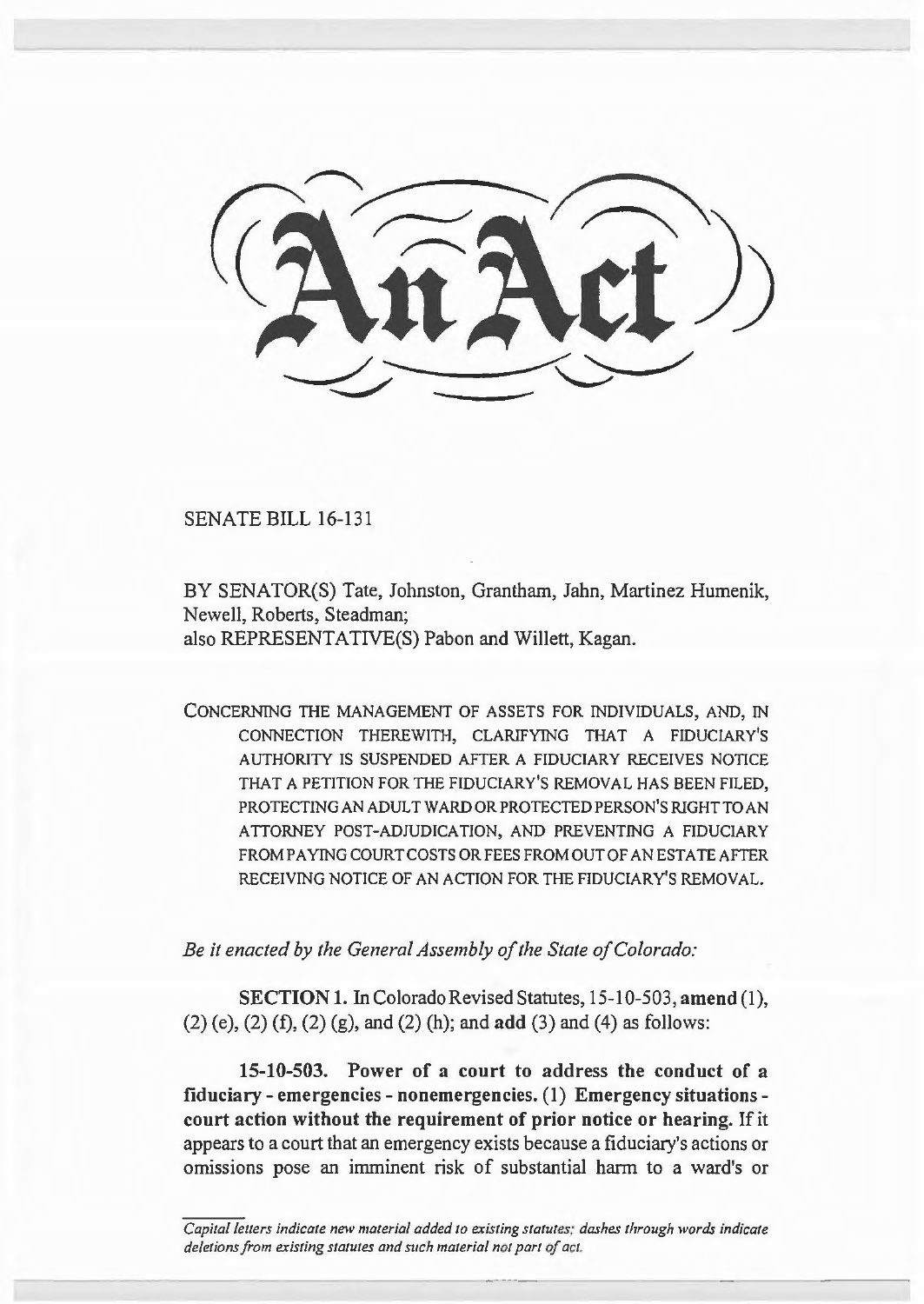protected person's health, safety, or welfare or to the financial interests of an estate, the court may, on its own motion or upon the request of an interested person, without a hearing and without following any of the procedures authorized by section 15-10-502, order the immediate restraint, restriction, or suspension of the powers of the fiduciary; direct the fiduciary to appear before the court; or take such further action as the court deems appropriate to protect the ward or protected person or the assets of the estate. If a court restrains, restricts, or suspends the powers of a fiduciary, the court shall set a hearing and direct that notice be given pursuant to section 15-10-505. The clerk of the court shall immediately note the restraint, restriction, or suspension on the fiduciary's letters, if any. Any action for the removal, surcharge, or sanction of a fiduciary shall be governed by subsection  $(2)$  of this section.

(2) Nonemergency situations - court action after notice and hearing. Upon petition by a person who appears to have an interest in an estate, or upon the court's own motion, and after a hearing for which notice to the fiduciary has been provided pursuant to section 15-10-505, a court may order any one or more of the following:

(e) The removal of the fiduciary. A court may remove a fiduciary for-cause at any-time, and the following provisions shall apply: THE APPOINTMENT OF A TEMPORARY OR PERMANENT SUCCESSOR FIDUCIARY;

(I) After a fiduciary receives notice of proceedings for his, her, or its removal, the fiduciary shall not act except to account, to correct maladministration, or to preserve the estate.

(II) If a court orders the removal of a fiduciary, the court shall direct by order the disposition of the assets remaining in the name of, or under the control of, the fiduciary being removed.

(III) Cause for removal of a fiduciary exists when removal would be in the best interests of the estate or if it is shown that the fiduciary or the person seeking the fiduciary's appointment intentionally misrepresented material facts in the proceedings leading to the fiduciary's appointment, or that the fiduciary has disregarded an order of the court, has become incapable of discharging the duties of the office, or has mismanaged the estate or failed to perform any duty pertaining to the office.

PAGE 2-SENATE BILL 16-131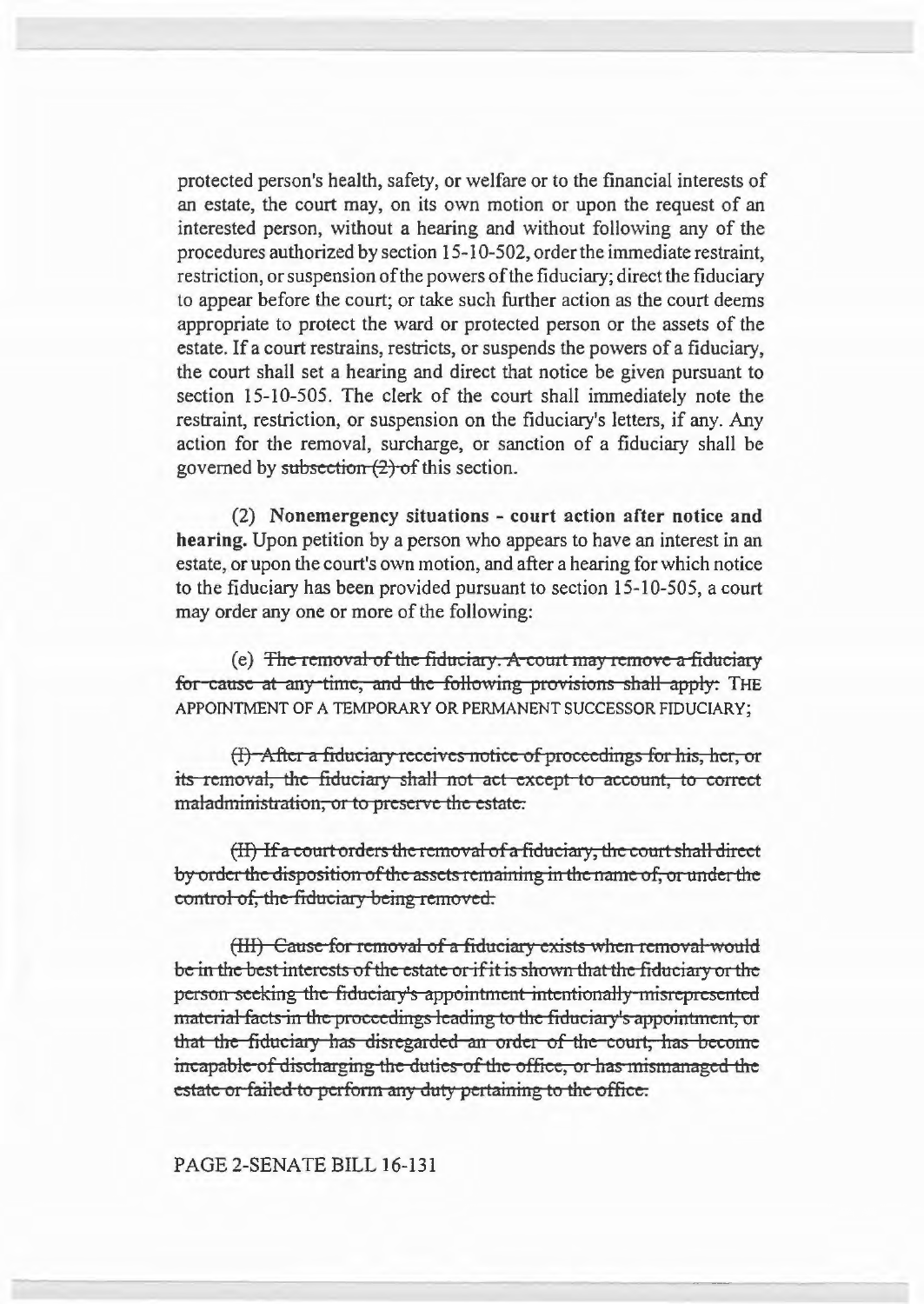(IV) If a court orders the removal of a fiduciary, the court shall direct that the fiduciary's letters, if any, be revoked and such revocation be endorsed upon the fiduciary's letters, if any.

 $(f)$  The appointment of a temporary or permanent successor fiduciary; A REVIEW OF THE FIDUCIARY'S CONDUCT. IF A COURT ORDERS A REVIEW OF THE FIDUCIARY'S CONDUCT, THE COURT SHALL SPECIFY THE SCOPE AND DURATION OF THE REVIEW IN THE COURT'S ORDER.

(g) A review of the fiduciary's conduct. If a court orders a review of the fiduciary's conduct, the court shall specify the scope and duration of the review in the court's order. A SURCHARGE OR SANCTION OF THE FIDUCIARY PURSUANT TO SECTION 15-10-504;

(h)  $\overline{A}$  surcharge or sanction of the fiduciary pursuant to section 15-10-504, 01 THE REMOVAL OF THE FIDUCIARY; OR

(3) Removal of a fiduciary - procedures. A COURT MAY REMOVE A FIDUCIARY FOR CAUSE AT ANY TIME, AND THE FOLLOWING PROVISIONS APPLY:

(a) IF A COURT ORDERS THE REMOVAL OF A FIDUCIARY, THE COURT SHALL DIRECT BY ORDER THE DISPOSITION OF THE ASSETS REMAINING IN THE NAME OF, OR UNDER THE CONTROL OF, THE FIDUCIARY BEING REMOVED.

(b) IF A COURT ORDERS THE REMOVAL OF A FIDUCIARY, THE COURT SHALL DIRECT THAT THE FIDUCIARY'S LETTERS, IF ANY, BE REVOKED AND THAT SUCH REVOCATION BE ENDORSED UPON THE FIDUCIARY'S LETTERS, IF ANY.

(c) CAUSE FOR REMOVAL OF A FIDUCIARY EXISTS WHEN:

(I) REMOVAL WOULD BE IN THE BEST INTERESTS OF THE ESTA TE;

(II) IT IS SHOWN THAT THE FIDUCIARY OR THE PERSON SEEKING THE FIDUCIARY'S APPOINTMENT INTENTIONALLY MISREPRESENTED MATERIAL FACTS IN THE PROCEEDINGS LEADING TO THE FIDUCIARY'S APPOINTMENT; OR

(III) THE FIDUCIARY HAS DISREGARDED AN ORDER OF THE COURT, HAS BECOME INCAPABLE OF DISCHARGING THE DUTIES OF THE OFFICE, OR

PAGE 3-SENATE BILL 16-131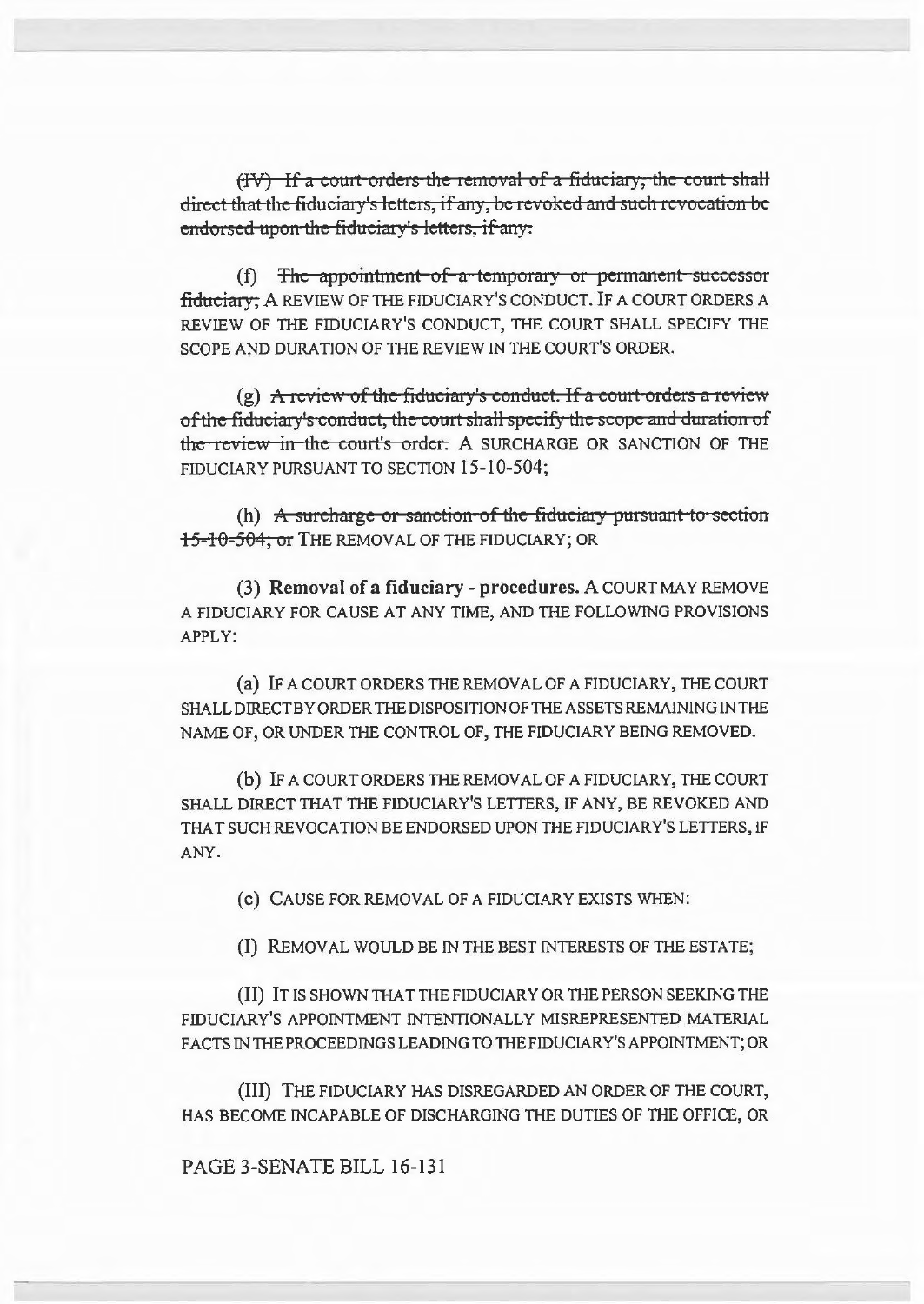HAS MISMANAGED THE ESTATE OR FAILED TO PERFORM ANY DUTY PERTAINING TO THE OFFICE.

(4) Petition for removal - temporary restraints on fiduciary powers. AFTERAFIDUCIARYRECEIVESNOTICEOFTHEFILINGOF A PETITION FOR HIS, HER, OR ITS REMOVAL, THE FIDUCIARY SHALL NOT ACT EXCEPT TO ACCOUNT, TO CORRECTMALADMINISTRA TION, OR TO PRESERVE THE ESTA TE.

SECTION 2. In Colorado Revised Statutes, 15-14-102, add (10.5) as follows:

15-14-102. Definitions. In parts I to 4 of this article:

(10.5) "POST-ADJUDICATION" MEANS AFTER APPOINTMENT OF A PERMANENT GUARDIAN OR SPECIAL OR PERMANENT CONSERVATOR AFTER A HEARING FOR WHICH A RESPONDENT WAS PROVIDED NOTICE PURSUANT TO SECTION 15-14-309 OR SECTION 15-14-404, OR BOTH, AND AT WHICH THE RESPONDENT HAD AN OPPORTUNITY TO PRESENT EVIDENCE AND BE HEARD.

SECTION 3. In Colorado Revised Statutes, add 15-14-319 as follows:

15-14-319. Right to a lawyer post-adjudication. (1) AN ADULT WARD HAS THE RIGHT POST-ADJUDICATION TO BE REPRESENTED BY A LA WYER OF THE WARD'S CHOOSING AT THE EXPENSE OF THE WARD'S ESTATE UNLESS THE COURT FINDS BY CLEAR AND CONVINCING EVIDENCE THAT THE WARD LACKS SUFFICIENT CAPACITY TO PROVIDE INFORMED CONSENT FOR REPRESENTATION BY A LAWYER. UPON SUCH A FINDING, THE COURT SHALL APPOINT A GUARDIAN AD LITEM, AND THE ADULT WARD RETAINS THE RIGHT TO A LA WYER OF THE ADULT WARD'S CHOOSING FOR THE LIMITED PURPOSE OF INTERLOCUTORY APPEAL OF THE COURT'S DECISION AS TO THE RIGHT TO A LAWYER.

(2) THE RIGHT TO A LA WYER DESCRIBED IN SUBSECTION (I) OF THIS SECTION APPLIES TO A WARD PARTICIPATING IN PROCEEDINGS OR SEEKING ANY REMEDY UNDER PARTS 1 TO 4 OF THIS ARTICLE, INCLUDING CHANGE OR TERMINATION OF A GUARDIANSHIP, JUDICIAL REVIEW OF FIDUCIARY CONDUCT, APPELLATE RELIEF, AND ANY OTHER PETITION FOR RELIEF FROM THE COURT.

PAGE 4-SENATE BILL 16-131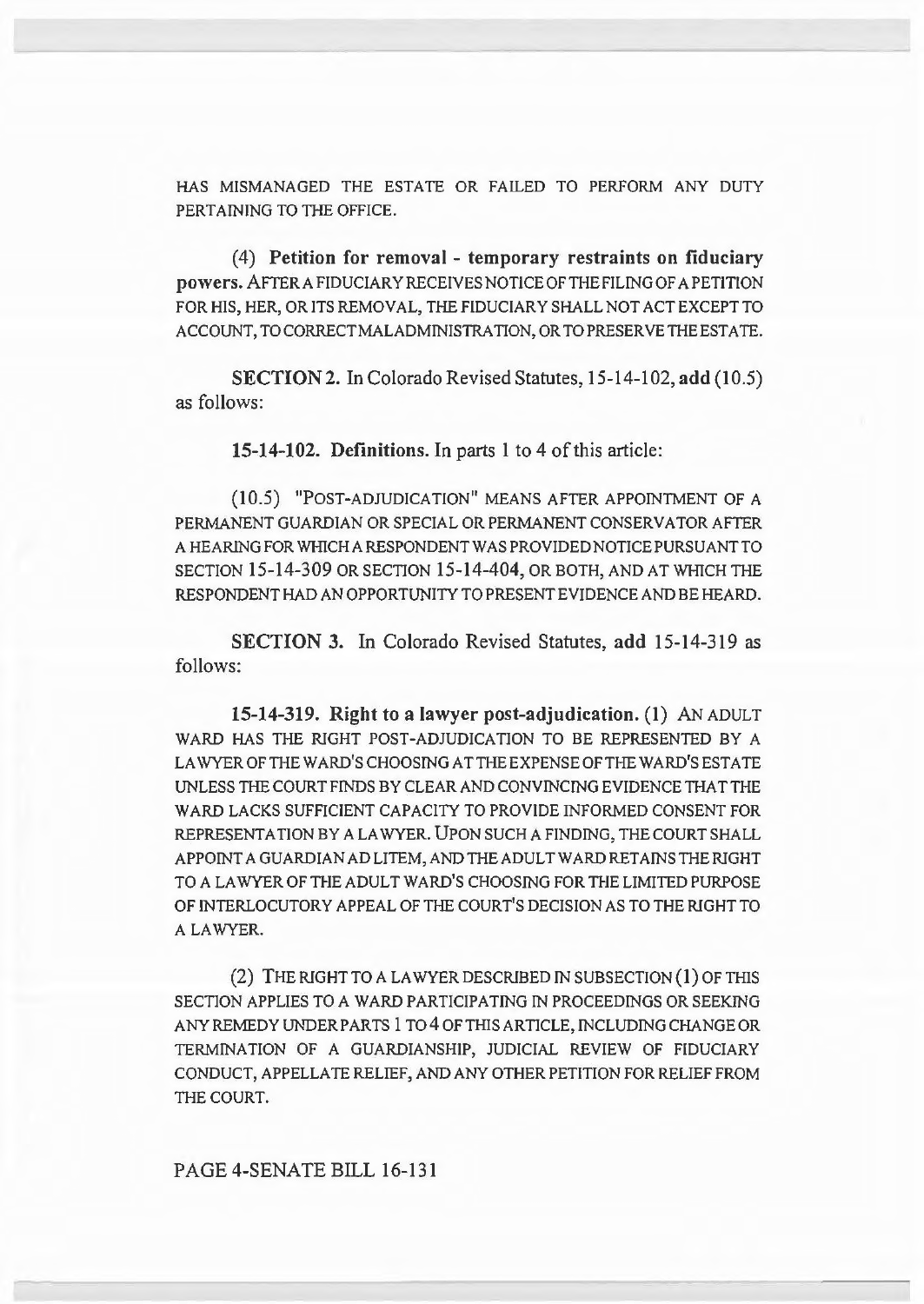(3) SUBJECT TO SUBSECTION (1) OF THIS SECTION, THE COURT SHALL APPOINT A LA WYER TO REPRESENT ANY ADULT WARD IN ANY PROCEEDINGS PURSUANT TO PARTS 1 TO 4 OF THIS ARTICLE IF THE WARD IS NOT REPRESENTED BY A LA WYER AND THE COURT DETERMINES THE WARD NEEDS SUCH REPRESENTATION.

( 4) A LA WYER FOR THE WARD, ON PRESENTATION OF PROOF OF REPRESENTATION, MUST BE GIVEN ACCESS TO ALL INFORMATION PERTINENT TO PROCEEDINGS UNDER THIS TITLE, INCLUDING IMMEDIATE ACCESS TO MEDICAL RECORDS AND INFORMATION.

SECTION 4. In Colorado Revised Statutes, add 15-14-434 as follows:

15-14-434. Right to a lawyer post-adjudication. (1) AN ADULT PROTECTED PERSON HAS THE RIGHT POST-ADJUDICATION TO BE REPRESENTED BY A LAWYER OF THE PROTECTED PERSON'S CHOOSING AT THE EXPENSE OF THE PROTECTED PERSON'S ESTATE UNLESS THE COURT FINDS BY CLEAR AND CONVINCING EVIDENCE THAT THE PROTECTED PERSON LACKS SUFFICIENT CAPACITY TO PROVIDE INFORMED CONSENT FOR REPRESENTATION BY A LA WYER. UPON SUCH A FINDING, THE COURT SHALL APPOINT A GUARDIAN AD LITEM, AND THE ADULT PROTECTED PERSON RETAINS THE RIGHT TO A LAWYER OF THE ADULT PROTECTED PERSON'S CHOOSING FOR THE LIMITED PURPOSE OF INTERLOCUTORY APPEAL OF THE COURT'S DECISION AS TO THE RIGHT TO A LA WYER.

(2) THE RIGHT TO A LAWYER DESCRIBED IN SUBSECTION  $(1)$  OF THIS SECTION APPLIES TO A PROTECTED PERSON PARTICIPATING IN PROCEEDINGS OR SEEKING ANY REMEDY UNDERPARTS 1 T04 OF THIS ARTICLE, INCLUDING CHANGE OR TERMINATION OF A GUARDIANSHIP, JUDICIAL REVIEW OF FIDUCIARY CONDUCT, APPELLATE RELIEF, AND ANY OTHER PETITION FOR RELIEF FROM THE COURT.

(3) SUBJECT TO SUBSECTION (l)OFTHISSECTION, THE COURT SHALL APPOINT A LA WYER TO REPRESENT ANY ADULT PROTECTED PERSON IN ANY PROCEEDINGS PURSUANT TO PARTS 1 TO 4 OF THIS ARTICLE IF THE PROTECTED PERSON IS NOT REPRESENTED BY A LAWYER AND THE COURT DETERMINES THE PROTECTED PERSON NEEDS SUCH REPRESENTATION.

( 4) A LA WYER FOR THE PROTECTED PERSON, ON PRESENTATION OF

PAGE 5-SENATE BILL 16-131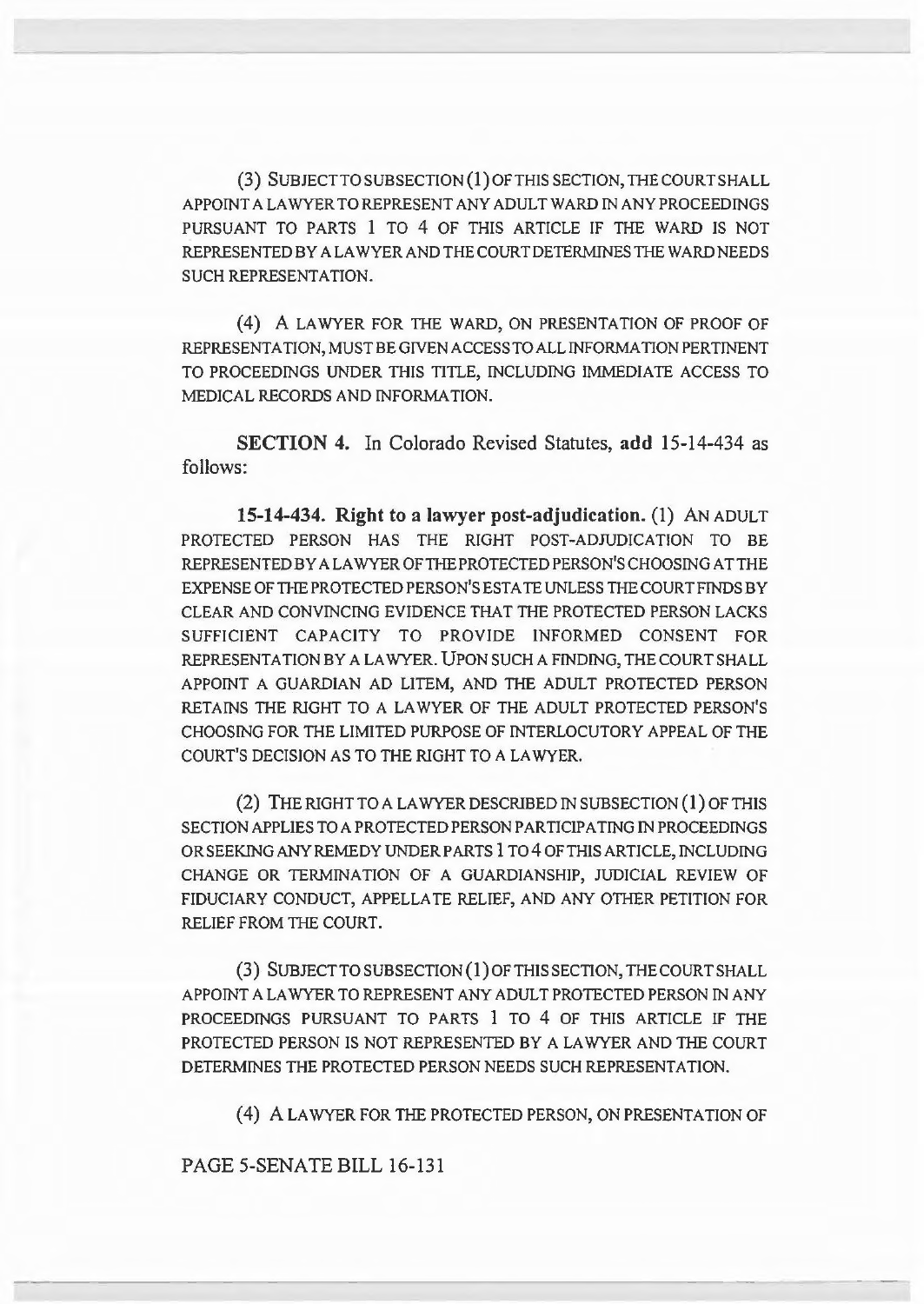PROOF OF REPRESENTATION, MUST BE GIVEN ACCESS TO ALL INFORMATION PERTINENT TO PROCEEDINGS UNDER THIS TITLE, INCLUDING IMMEDIATE ACCESS TO MEDICAL RECORDS AND INFORMATION.

SECTION 5. In Colorado Revised Statutes, 15-10-602, amend (5),  $(6)$ , and  $(7)$  (b) (I) as follows:

15-10-602. Recovery of reasonable compensation and costs. (5) Except as limited or otherwise restricted by a court order, compensation and costs that may be recovered pursuant to this section may be paid directly or reimbursed without a court order. AFTER A FIDUCIARY RECEIVES NOTICE OF PROCEEDINGS FOR HIS, HER, OR ITS REMOVAL, THE FIDUCIARY SHALL NOT PAY COMPENSATION OR ATTORNEY FEES AND COSTS FROM THE ESTATE WITHOUT AN ORDER OF THE COURT. A court shall order a person who receives excessive compensation or payment for inappropriate costs to make appropriate refunds.

(6) Except as provided in sections 15-10-605 (2), (3), AND (4); 15-14-318 (4); and 15-14-431 (5), if any fiduciary or person with priority for appointment as personal representative, conservator, guardian, agent, custodian, or trustee defends or prosecutes a proceeding in good faith, whether successful or not, the fiduciary or person is entitled to receive from the estate reimbursement for necessary REASONABLE costs and disbursements, including but not limited to reasonable attorney fees.

(7) (b) If a lawyer or another person not appointed by the court provides services that result in an order beneficial to the estate, respondent, ward, or protected person, the lawyer or other person not appointed by the court may receive costs and reasonable compensation from the estate as provided below:

(I) The lawyer or other person shall file a request for compensation for services or costs alleged to have resulted in the order within fourteen THIRTY-FIVE days after the entry of the order or within a greater or lesser time as the court may direct. Any objection thereto shall MUST be filed within fourteen TWENTY-ONE days after the filing of the request for compensation or costs. ANY REPLY TO THE OBJECTION MUST BE FILED WITHIN SEVEN DAYS AFTER THE FILING OF THE OBJECTION.

SECTION 6. Inclusion of official comments. The revisor of

PAGE 6-SENATE BILL 16-131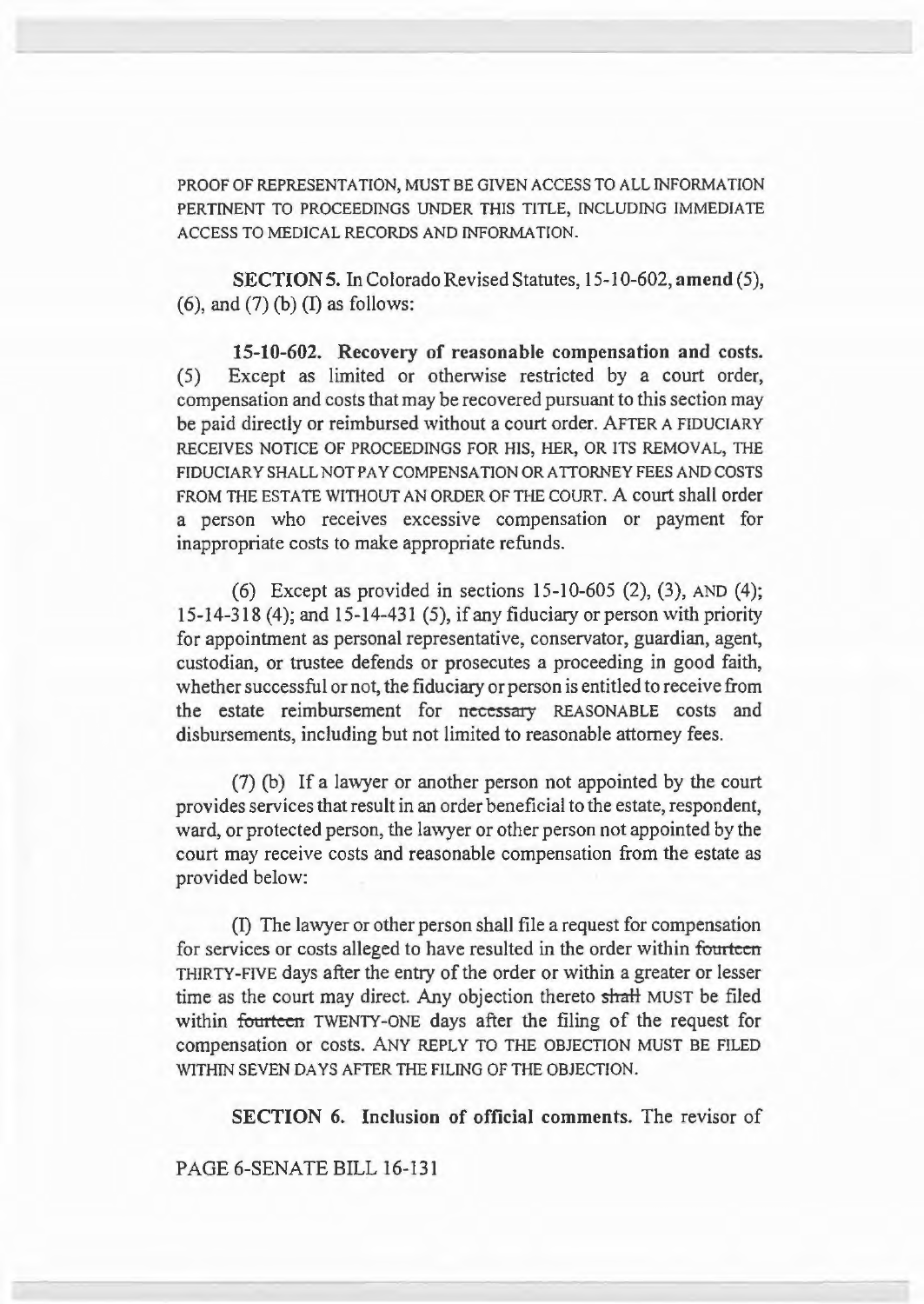statutes shall include in the publication of sections 15-14-319 and 15-14-434, C.R.S., as enacted by sections 3 and 4 of this act, as nonstatutory matter, following each such section, the full text of the official comments to these sections contained in the official volume containing the "Uniform Guardianship and Protected Proceedings Act" issued by the Uniform Law Commission, with any changes in the official comments or Colorado comments to correspond to Colorado changes in the uniform act. The revisor shall prepare the comments for approval by the committee on legal services.

SECTION 7. Act subject to petition - effective date. This act takes effect at 12:01 a.m. on the day following the expiration of the ninety-day period after final adjournment of the general assembly (August 10, 2016, if adjournment sine die is on May 11, 2016); except that, if a referendum petition is filed pursuant to section I (3) of article V of the state constitution against this act or an item, section, or part of this act within such period, then the act, item, section, or part will not take effect unless

## PAGE 7-SENATE BILL 16-131